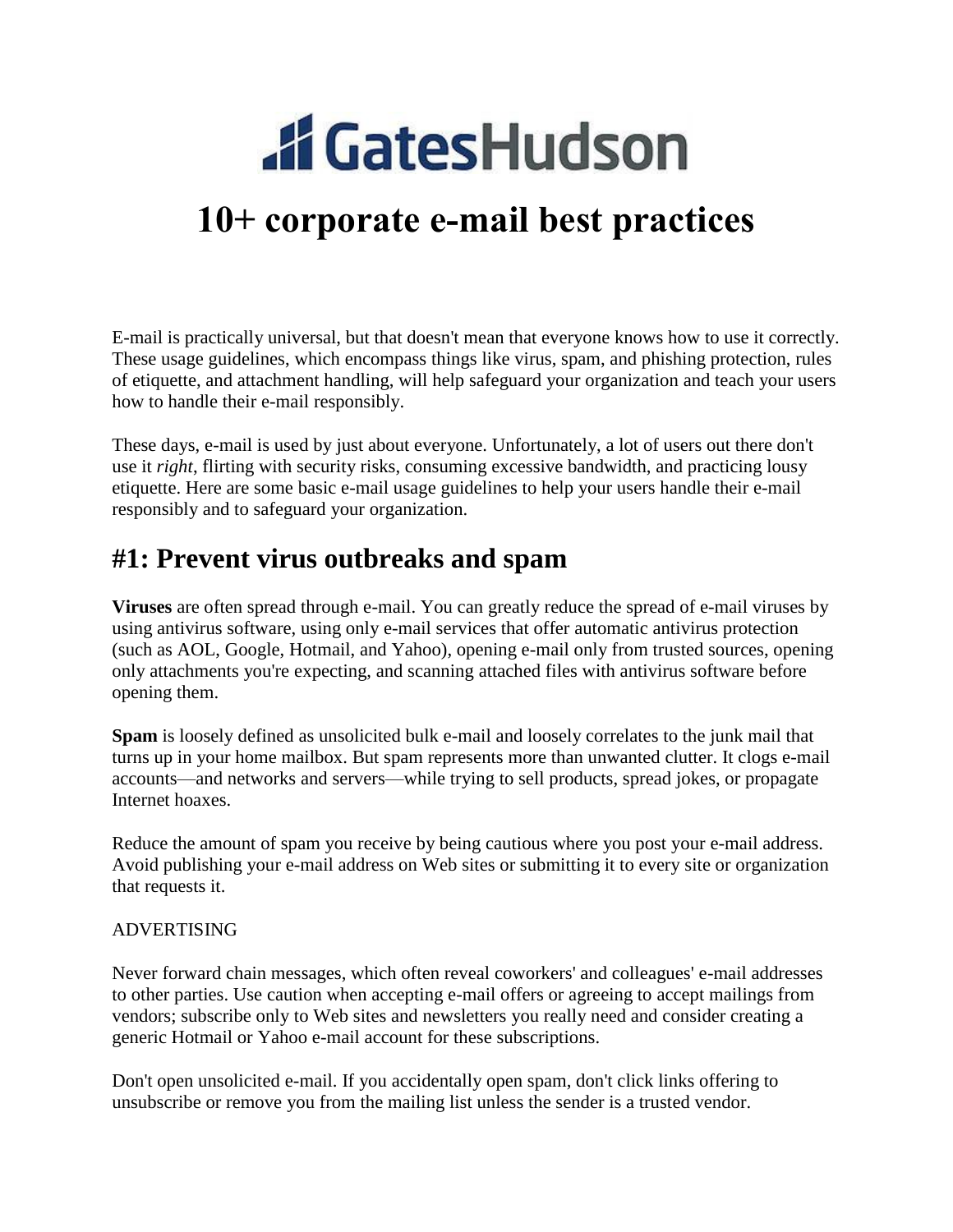## **#2: Avoid phishing attacks**

Phishing scams are designed to steal consumers' personal information. They often use doctored and fraudulent e-mail messages to trick recipients into divulging private information, such as credit card numbers, account usernames, passwords, and even social security numbers.

Online banking and e-commerce are generally safe, but you should always be careful about divulging personal and corporate information over the Internet. Phishing messages often boast real logos and appear to have come from the actual organization, but those messages are frequently nothing more than copyright infringements and faked addresses. If you suspect a message possesses any credibility, you are much safer calling the company directly—preferably at a telephone number printed on a paper statement or invoice—and talking to an authorized representative.

## **#3: Manage your Inbox**

Sort messages by priority, subject, date, sender, and other options to help find important e-mail that requires your attention. Proper e-mail etiquette dictates that you respond to all e-mail in a timely fashion. Generally speaking, you should respond to all professional e-mail within a business day, even if it's just to say you've received the message and will look into the matter. Occasionally, you may receive an e-mail thread that contains responses from several people; always read the entire thread before responding.

## **#4: Compose professional messages**

It's easy to convey the impression that you're unprofessional or careless if you don't follow some basic principles of good business writing. Make sure you follow proper grammar and sentence structure when composing and responding to messages and use a spell checker. Don't type in all capital letters—it creates the effect of shouting. Break your message into paragraphs for logic and readability.

Before clicking the Send button, give it a final once-over. Reread the entire e-mail, checking it for grammatical errors, punctuation mistakes, and typos. You'll be amazed at what you catch. Also make sure your tone is appropriate for the message.

## **#5: Write effective subject lines**

Writing subject lines can be tricky, but you should always include one. The goal is to summarize the message without being too wordy or too vague. Long subjects tend to be skimmed or ignored, and they don't always fully display in e-mail viewers. For best readability, use sentence case for subject lines rather than all caps:

#### **Agenda for meeting on 3/29/07**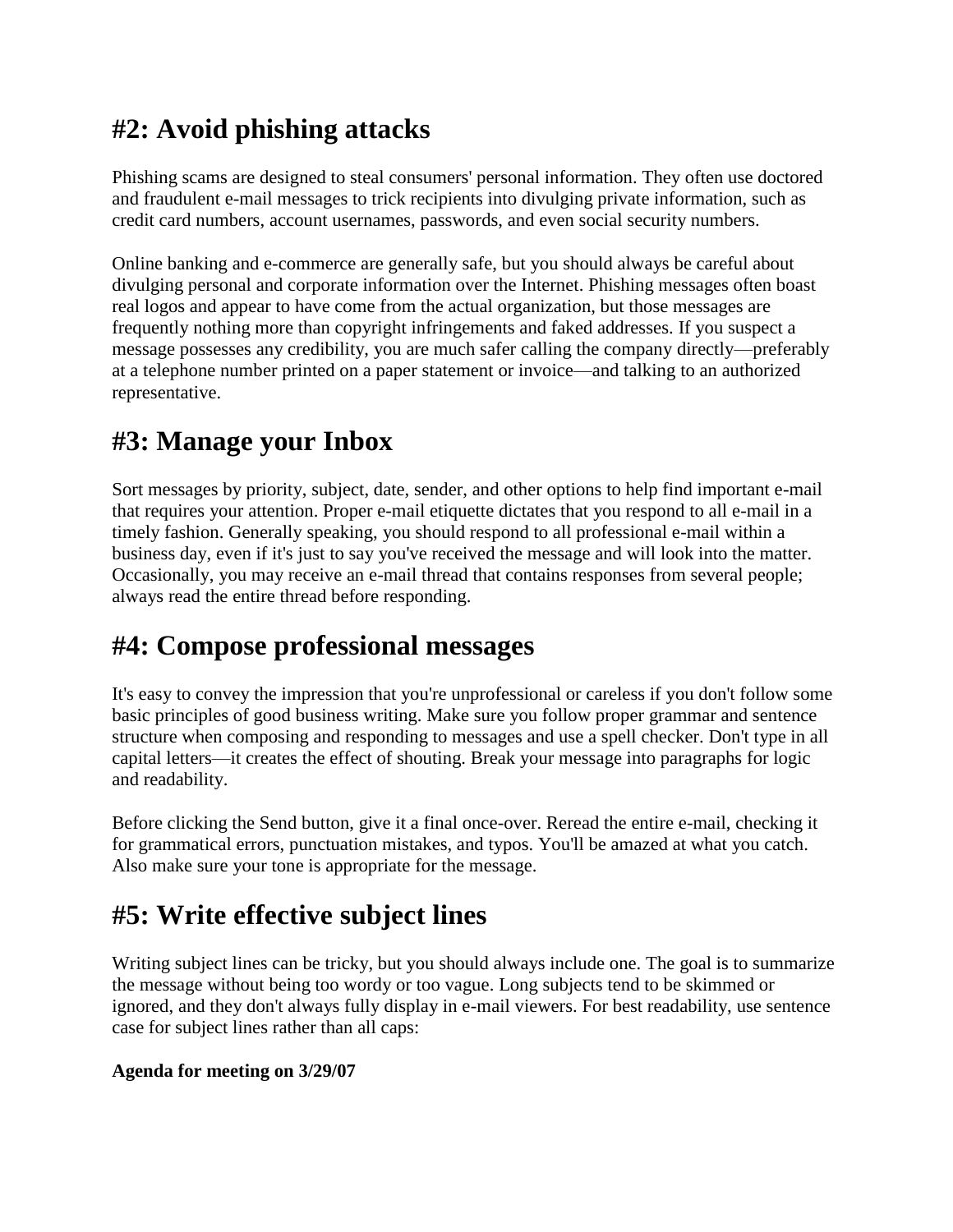#### **AGENDA FOR MEETING ON 3/29/07**

## **#6: Properly use CC and BCC**

The carbon copy (CC) and blind carbon copy (BCC) features found in most e-mail clients allow you to send copies of an e-mail to others you need to keep informed but who aren't necessarily the primary recipients.

When copying others, be certain the e-mail message pertains to them. If you use e-mail address lists, verify that all of the members of the list should receive the e-mail, too, and remove those who don't need to be included. And use the BCC feature sparingly. If sensitive topics require BCCing others, it may be best to take the matter offline and discuss it in person.

## **#7: Obey etiquette rules when forwarding messages**

Before you forward an e-mail, make sure that all recipients need to receive the message. In addition, be careful when forwarding sensitive or confidential information. Never forward proprietary information to external audiences or to unauthorized recipients. Before clicking the Send button, review whether a message's contents are appropriate for each listed recipient.

## **#8: Don't be a party to a flame war**

Flame wars are heated e-mail exchanges that are more emotional than reasoned, and they have no place in professional communications. If you receive a flame or suddenly find yourself in a flame war, take a little time before responding, if you respond at all. Think about the situation and reply rationally not emotionally.

You may also decide not to reply but to deal with the issue in person. Often, flame wars are started because of a simple misunderstanding. An ill-phrased comment (or even a well phrased one) can be misconstrued by a recipient, who then fires off a salvo in response. Instead of replying, go talk to the person and discuss the message. If talking with the person doesn't end the problem, involve a manager for assistance in resolving the issue offline.

## **#9: Protect e-mail addresses**

Don't divulge your coworkers' e-mail addresses to vendors, friends, or others outside the organization. Verify that recipients listed in the To and CC fields should be receiving messages and that you won't be revealing others' e-mail addresses in the process. Don't post your or coworkers' e-mail addresses on Internet forums or bulletin boards, on Usenet groups, in chat rooms, or in other public areas.